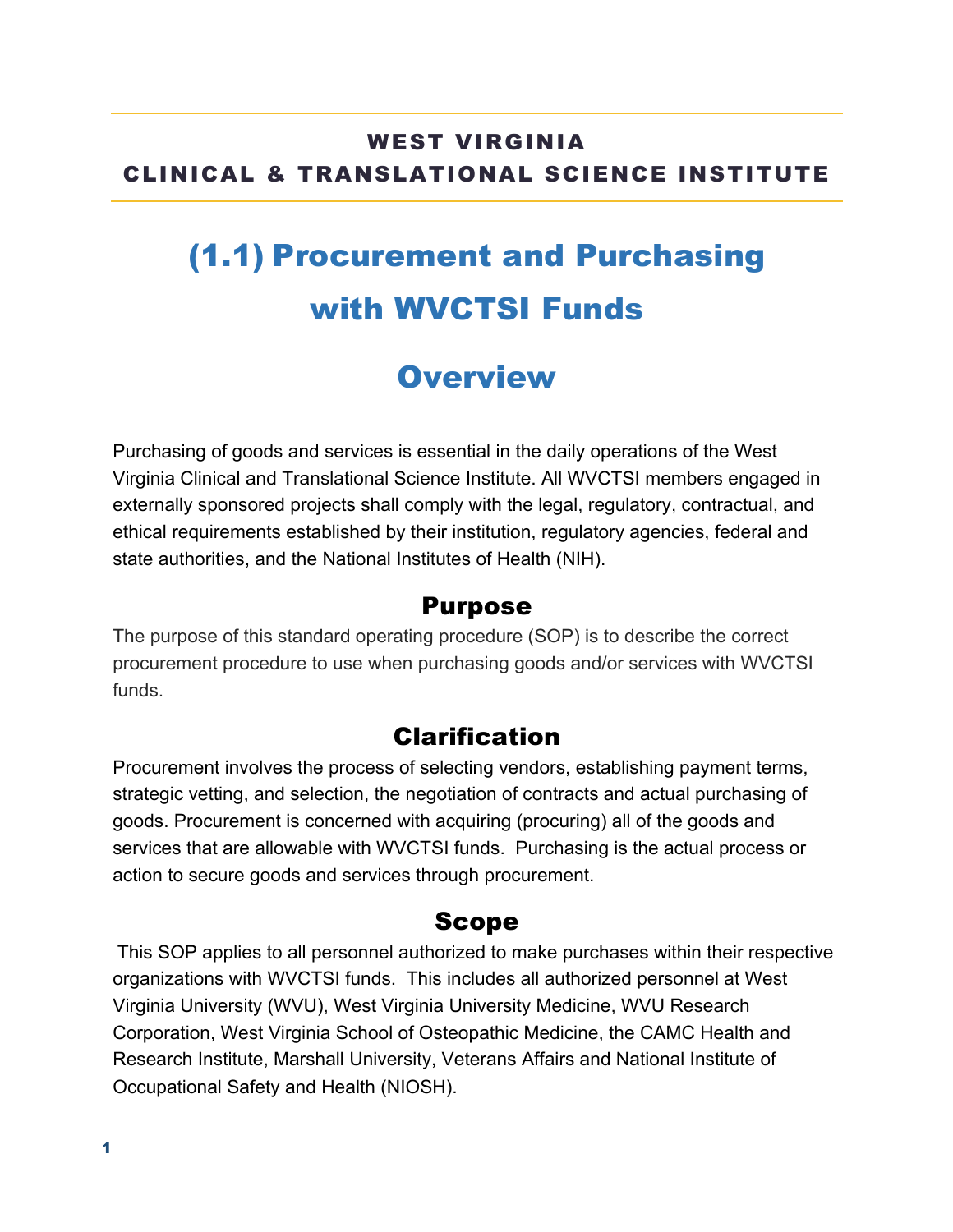It is also important to note that as federal agencies, NIOSH and the Department of Veteran's Affairs, may not receive funding from WVCTSI as it is also a federally funded institution.

### **Policy**

WVCTSI personnel (WVU, WVURC, WVSOM, and CAMC and MU) authorized to make purchases must ensure all purchases funded by federal grant funds adhere to regulations found in the applicable sections of 2 CFR 200 as well as applicable institutional policies. The department and/or organization making purchases with WVCTSI funds is required to retain back-up documentation, such as bids, quotes, and cost/price analyses on file for Federal auditors.

#### Procedures

Prior to any procurement actions or subsequent purchases, the authorized personnel must review the WVCTSI Purchasing and Procurement Checklist, sign the checklist, and send it to the director of research administration. If there are any questions regarding items on the Checklist, please contact the director of research administration.

The authorized personnel shall follow her/his organization's policy for making purchases as well as the federal guidelines related to all WVCTSI funds. For all expenditures, the costs must be allowable to be paid from WVCTSI funds; directly allocable to WVCTSI efforts; reasonable costs for the item or service; consistent in the institutional treatment of these types of costs; and, the expenditure must be incurred completely during the fiscal year/period of performance.

For WVU/WVURC personnel, please follow the institutional policies located on these webpages:

- WVU Procurement http://procurement.wvu.edu/
- WVU Policies and Procedures Related to Procurement http://procurement.wvu.edu/manuals-procedures Mountaineer Marketplace - https://procurement.wvu.edu/mountaineer-marketplace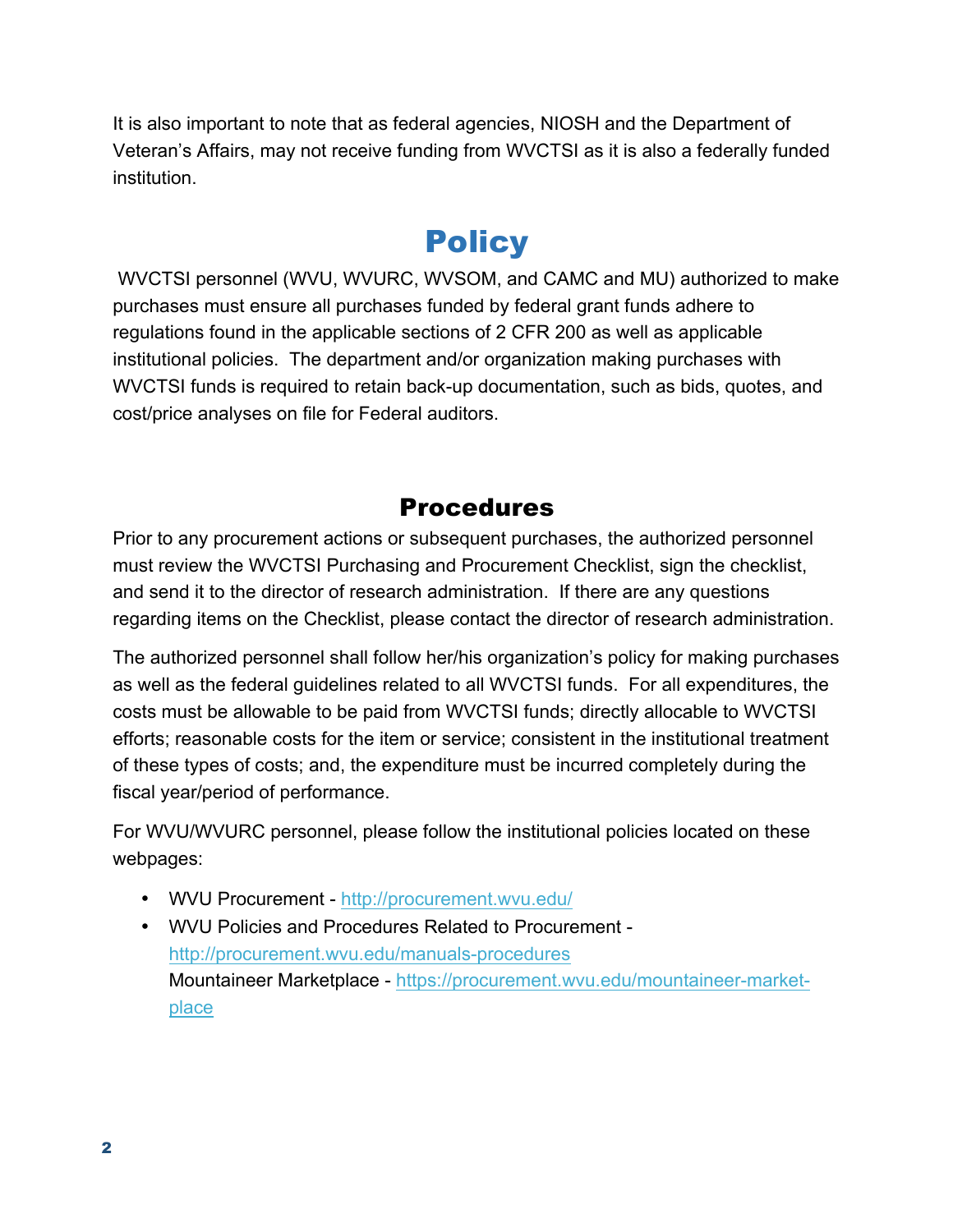Purchasing through Mountaineer Marketplace

- 1. Regarding all purchases made via Mountaineer Marketplace (MM), the person initiating the purchase request will enter the required information into the MM system to process the request.
- 2. After this step has been completed, the director of research administration should be notified via email that a requisition or other procurement-related action has been initiated.
- 3. At that time, the director of research administration will review the action and/or request in MM and approve the action/request as the WVCTSI EBO or request that the cart be assigned to the director or research administration for processing via MM.
- 4. Even though the MM system may allow others to be assigned as the EBO, only the director of research administration (or a WVCTSI designee) should approve any MM actions involving a WVCTSI POETA account number.

The WVCTSI PI does has the authority to approve or deny funding and changes to funding from WVCTSI. If an expenditure is found to be unallowable, then the department/organization will be responsible for these expenditures from unrestricted, departmental/organizational funds.

### Responsibilities

#### *Involved with Purchases and Procurement for Services from WVCTSI Funds*

- **Core Director:** responsible for the initial review and consideration of the procurement request as well as any subsequent purchases
- **Accounting Manager:** works with the PI and other business office personnel to initiate the required documentation to initiate the procurement process and any subsequent purchases using WVCTSI funds
- **Expert Business Officer (EBO):** prepares the fiscal information needed to accompany the procurement request and/or any allowable purchases, if approved by the Core Director
- **Director of Research Administration:** provides administrative oversight to ensure compliance with sponsor guidelines as well as institutional polices
- **WVCTSI Senior Accountant**: works with the departmental EBOs to finalize any approved request by submitting required documents to central administrative units; including any procurement service agreements. The WVCTSI finance team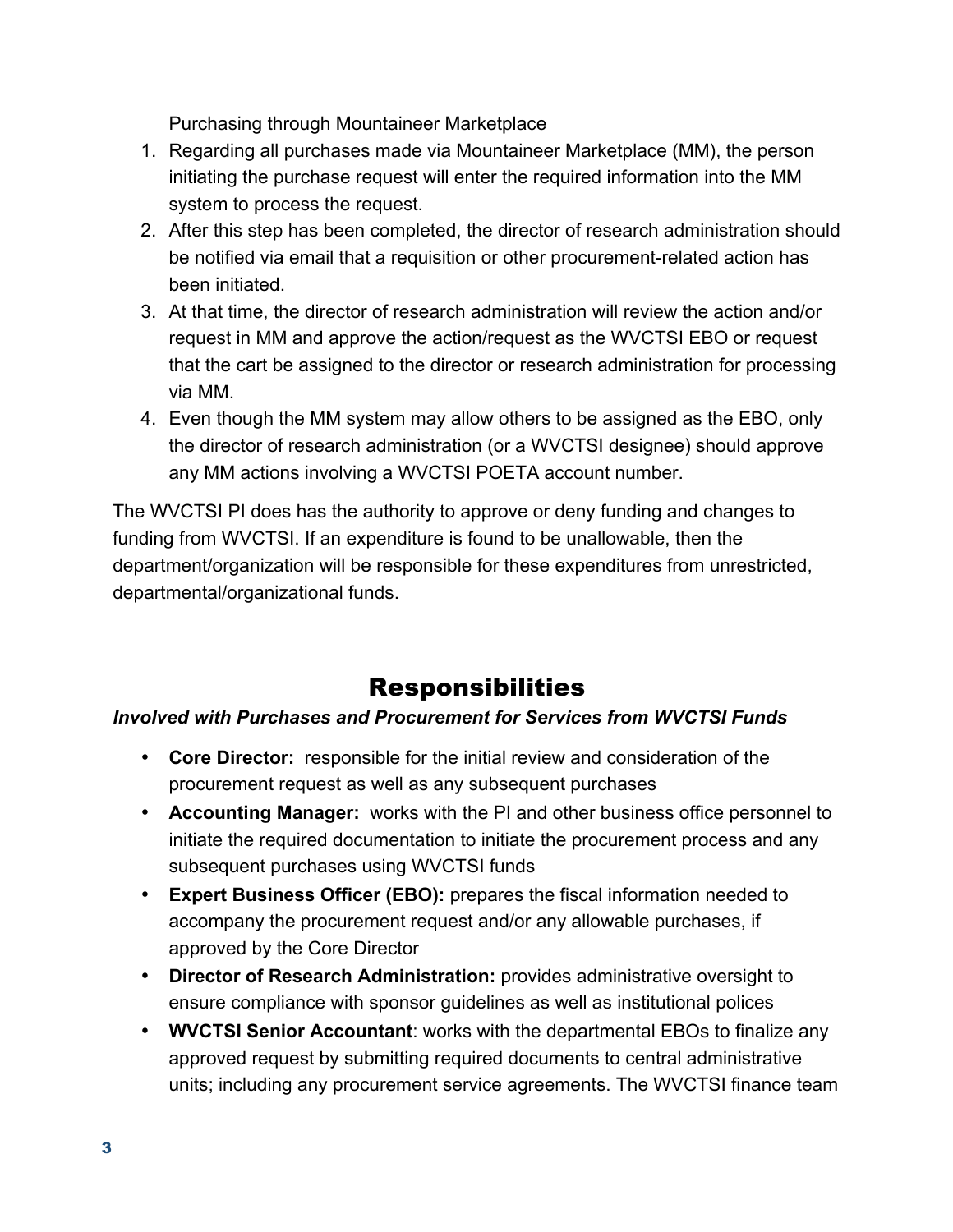with administrative personnel support will provide purchasing assistance for all allowable Administrative Core purchases for the following groups:

- o WVCTSI central office personnel (Morgantown) and Core Directors;
- o WVCTSI Research Scholars;
- o and WVCTSI recruits.

**I**n collaboration with the HSC Vice President's Business Office, WVCTSI finance team with administrative personnel support will reconcile all P-Card transactions, ensuring receipts and complete documentation for WVCTSI purchases are provided to the HSC Business Office by given deadlines.

#### References and Authority

The cost principles are set forth in the following documents and are incorporated by reference in 45 CFR parts 74.27 and 92.22. as well as Title 2 in the Code of Federal Regulations (2 CFR):

- 2 CFR 220 Cost Principles for Educational Institutions.
- 2 CFR 225 Cost Principles for State and Local Governments and Indian Tribal Governments.
- 2 CFR 230 Cost Principles for Non-Profit Institutions.
- 45 CFR 74, Appendix E Principles for Determining Costs Applicable to Research and Development under Grants and Contracts with Hospitals.
- 48 CFR 31.2 (Federal Acquisition Regulation) Contracts with Commercial Organizations.
- WVU Administration and Finance Policies including Payroll & Tax, Financial Services, and Business Services located at: http://adminfin.wvu.edu/policies
- http://financediv.wvu.edu/home/pcps/procurement-manualsrules
- WVU: WV State Code §18B-5-9; WVU Purchasing Manual
- WV Ethics Act (code of conduct for all public servants)